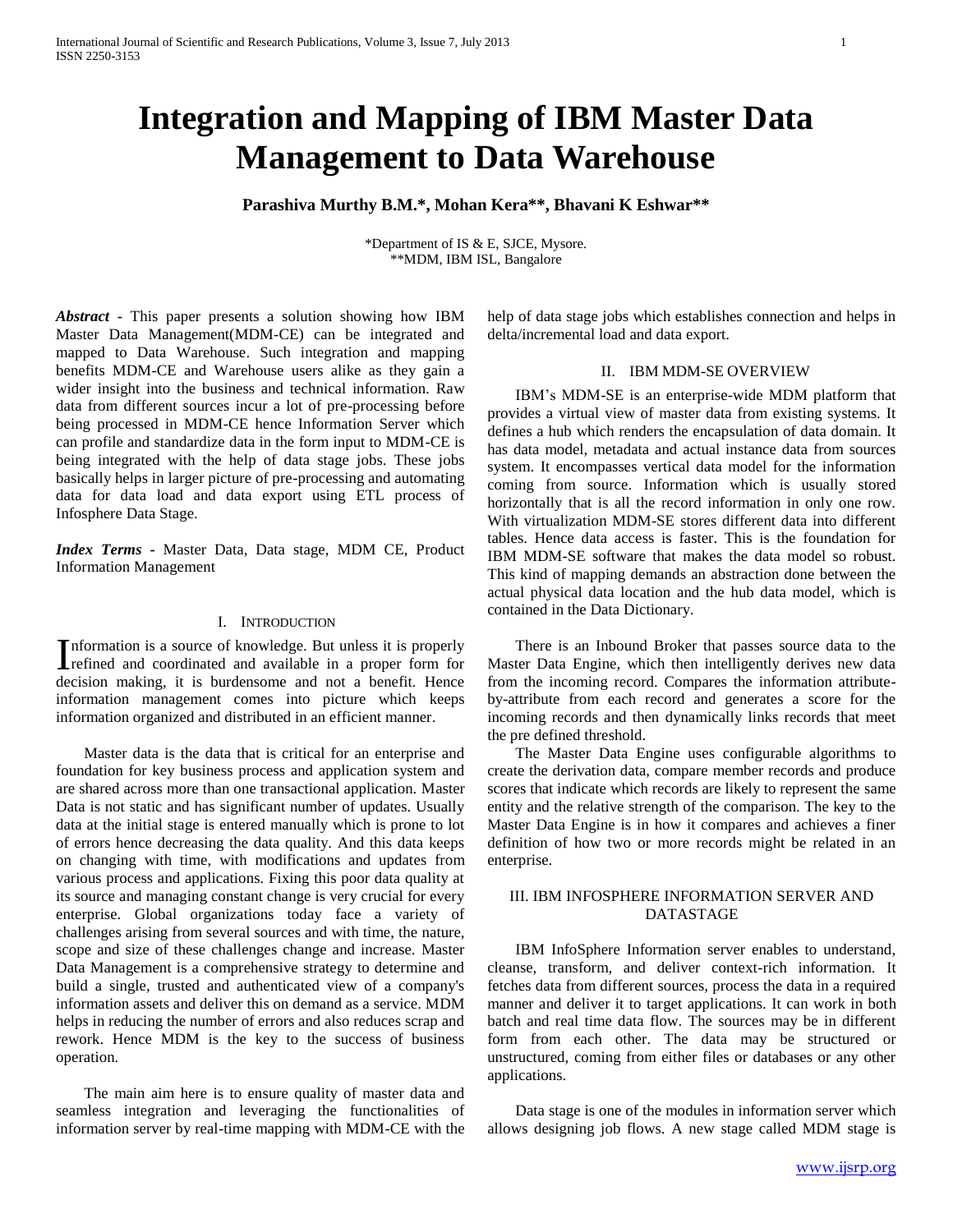International Journal of Scientific and Research Publications, Volume 3, Issue 7, July 2013 2 ISSN 2250-3153

designed to make connection to MDM-CE for data flow. Data Stage job has individual stages linked together that describe the data flow from a data source to a data target. A particular stage generally has at least one data input and/or one data output. Also there can be more than one input/output also. Each stage has properties to define the data processing information such as input file name, processing columns so on. In parallel processing there can be multiple instances of each stage (process) running on the processor. Data stage also leverages the capabilities of parallel processing using multiprocessor platforms and meets the increasing data volumes. Hence maximum throughput can be achieved with such a high performance processing.

# IV. MAPPING BENEFITS

Mapping is the process of creating [data elementmappings](http://en.wikipedia.org/wiki/Data_element) between two distinct [data models.](http://en.wikipedia.org/wiki/Data_model) Data mapping is used as a first step for a wide variety o[f data integration](http://en.wikipedia.org/wiki/Data_integration) tasks including:

(1) [Data transformation](http://en.wikipedia.org/wiki/Data_transformation) or [data mediation](http://en.wikipedia.org/wiki/Data_mediation) between a data source and a destination.

(2) Identification of data relationships as part of data lineage analysis.

(3) Discovery of hidden sensitive data such as the last four digits social security number hidden in another user id as part of a data masking or [de-identification](http://en.wikipedia.org/wiki/De-identification) project.

(4) [Consolidation](http://en.wikipedia.org/w/index.php?title=Data_consolidation&action=edit&redlink=1) of multiple databases into a single data base and identifying redundant columns of data for consolidation or elimination.

For example, a company that would like to transmit and receive purchases and invoices with other companies might use data mapping to create data maps from a company's data to standardized [ANSI ASC X12](http://en.wikipedia.org/wiki/ANSI_ASC_X12) messages for items such as purchase orders and invoices.

Information server is the one which provides with such functionality were data is cleaned, standardized, transformed in some ways and de duplicated and give a standard form of input to any applications. MDM-SE is the application which performs intelligent processing on the information to provide single trusted view, requires pre processed data in a particular form. Hence by integrating information server ETL functionalities in MDM-SE maximum benefits can be leveraged by reducing the validation burden and even achieving connectivity to MDM-SE and its advantages remotely from any information server. Data can be loaded and exported directly from the data stage job designed.



Fig 1- Mapping between MDM-CE and Data Warehouse

#### V. PROCESS FLOW

There are three stages in this process - Exporting data using MDM-CE Part, transforming data using Data Stage, Dumping of data to Data Warehouse.

1) *Data Export -* MDM-CE is used for exporting the data. In this stage we create specs, catalogs, items and hierarchies related to the given attributes and finally built the PIM(Product Information Management) model. Finally using export job, The data can be export in any format. For example CSV, Excel, Tab separated XML etc. The exported data is feed as an input to the data stage part.



2) *Data Stage / ETL Stage* - In this stage, the exported data form PIM model can be transformed in to the required model by using transformation features by using ETL as a toolkit. Finally the transformed data is obtained as an output.

| IBM® InfoSphere® DataStage® and QualityStage  Designer<br>File Edit View Repository Diagram Debug Import Export Tools Window Help                                                                                                                                                                                                                                                                                                                                                                                         |  |
|---------------------------------------------------------------------------------------------------------------------------------------------------------------------------------------------------------------------------------------------------------------------------------------------------------------------------------------------------------------------------------------------------------------------------------------------------------------------------------------------------------------------------|--|
|                                                                                                                                                                                                                                                                                                                                                                                                                                                                                                                           |  |
|                                                                                                                                                                                                                                                                                                                                                                                                                                                                                                                           |  |
|                                                                                                                                                                                                                                                                                                                                                                                                                                                                                                                           |  |
| $\Box$ $\times$<br>Repository<br>Parallel                                                                                                                                                                                                                                                                                                                                                                                                                                                                                 |  |
| dstage1<br>Open quick find                                                                                                                                                                                                                                                                                                                                                                                                                                                                                                |  |
| E-Indi dstage1<br><b>ED</b> Data Elements<br><b>EDIMS</b> Databases (DBD)<br><b>ED IMS Viewsets (PSB/PCB)</b><br><b>E-Ch</b> Jobs<br><b>Sp</b> job Test<br><b>El iobtest1</b><br>SeqTest<br><b>Sectest1</b><br>Sectest3<br>Machine Profiles<br><b>ED</b> Match Specifications<br><b>E-MNS Rules</b><br><b>El Ca Routines</b><br>Shared Containers<br><b>El Cal Stage Types</b><br><b>River Standardization Rules</b><br><b>E</b> Table Definitions<br><b>DSIE</b><br><b>El-</b> Transforms<br>Sequential File 0<br>Peek_1 |  |
| $\Box$ $\times$<br>Palette                                                                                                                                                                                                                                                                                                                                                                                                                                                                                                |  |
| General                                                                                                                                                                                                                                                                                                                                                                                                                                                                                                                   |  |
| A Annotation                                                                                                                                                                                                                                                                                                                                                                                                                                                                                                              |  |
| Container                                                                                                                                                                                                                                                                                                                                                                                                                                                                                                                 |  |
| <b>Description Annotation</b>                                                                                                                                                                                                                                                                                                                                                                                                                                                                                             |  |
| $\mathcal{F}$ Link                                                                                                                                                                                                                                                                                                                                                                                                                                                                                                        |  |

6